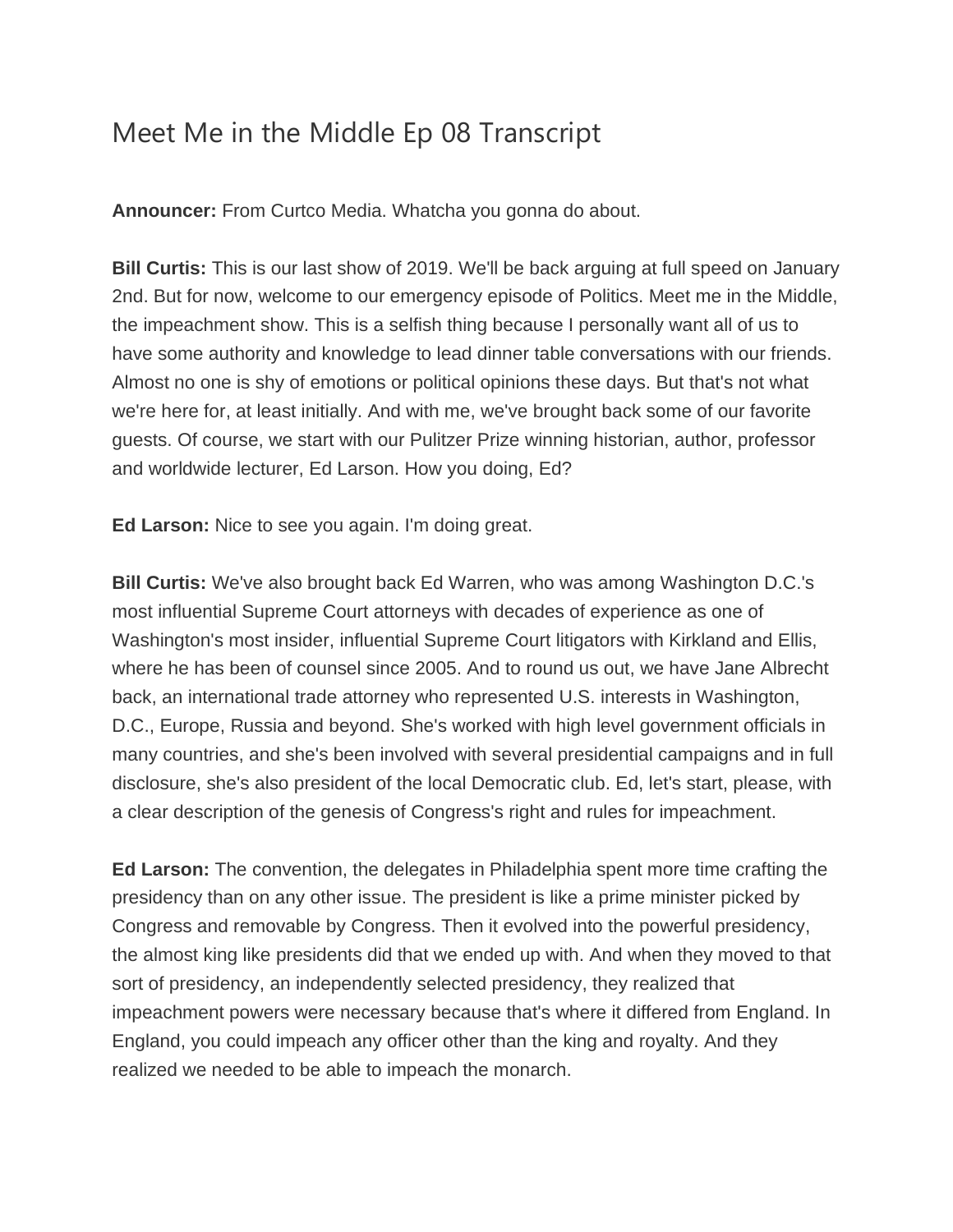**Bill Curtis:** So, Ed Warren. Tell us about the writings for impeachment and what type of guide we have for that process.

**Ed Warren:** When the constitution was ratified there was concern, we were right in the middle of the French Revolution or that was about to happen. And there was fear that either England or France would be able to control what was going on in the United States and that the executive could be a pawn of either one of those two great powers. And so I think historically, that's the context.

**Bill Curtis:** So it was more about protecting our country from foreign engagement than it was protecting us from a rogue president?

**Ed Larson:** They talked about both at Philadelphia, but just as Ed said, the main thing they talked about was foreign influence in our election or basically bribing an existing leader. And that had happened. They had the one great example of that in Charles the Second who was getting directly paid by the French government during his term of office and changing their position on the Netherlands, on their alliance with the Netherlands, solely in response to direct payment by the French government. And that was absolutely scandalous. And that issue, more than anything, drove this push that we have to have the impeachment power.

**Jane Albrecht:** My recollection, but again, you have delved in this much deeper was that when they went with the concept of a president as opposed to something like a prime minister, they weren't trying to create a monarch. In fact, they were very careful that they did not want to create a monarch. And so some of these protections came in precisely because of that.

**Ed Larson:** You're absolutely right because one thing that characterizes a monarch is a monarch is the law. There's no such thing as a monarch being above the law. The monarch is the law. The monarch cannot break the law. That was a important point. But impeachment is something different because impeachment is not just whether you break the law. Impeachment was holding a president accountable.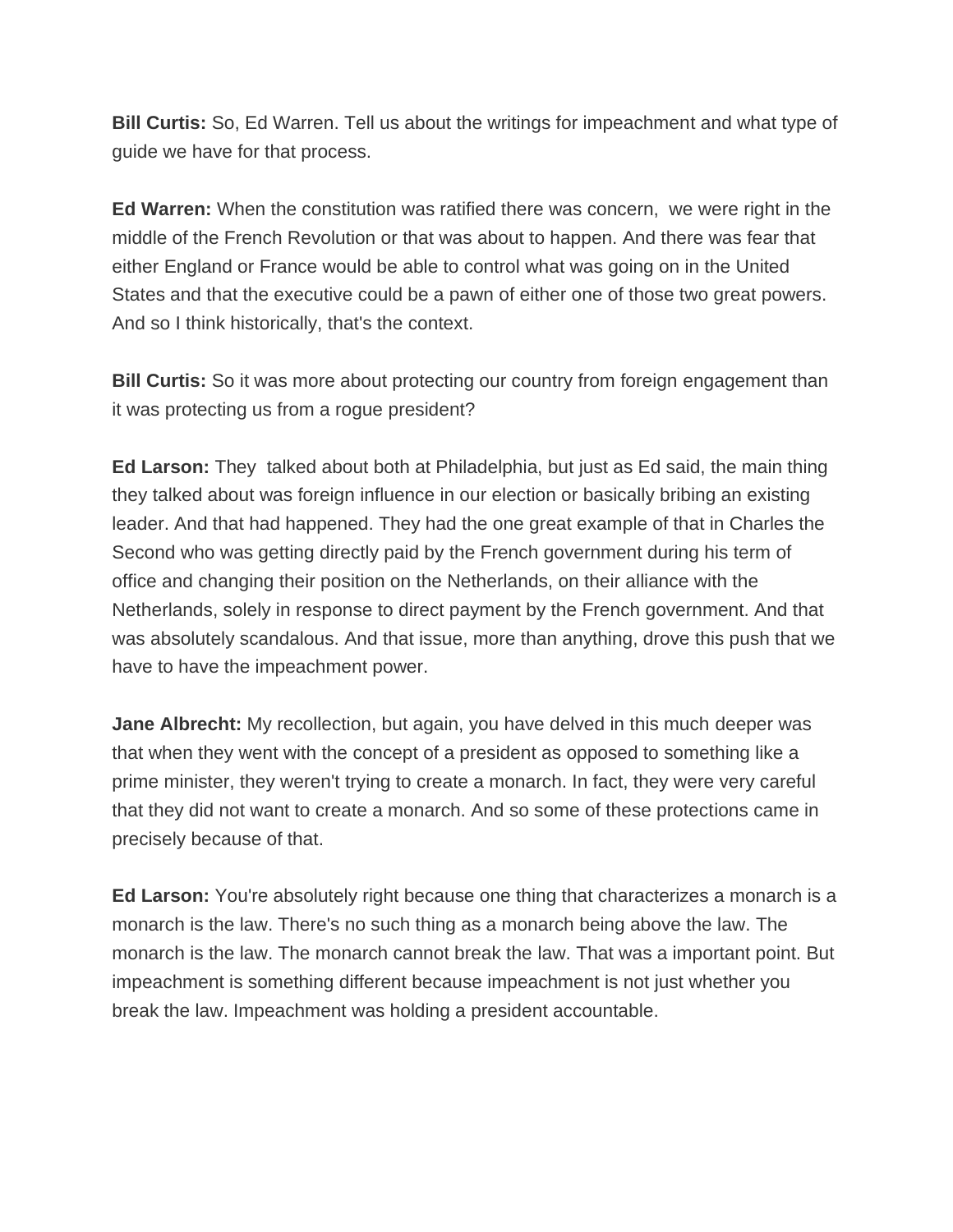**Ed Warren:** This debate went on for a long time. And there were arguments to it make it much more pervasive, more broadly defined, then it ends up in the actual terms in the Constitution.

**Ed Larson:** Well, they do broaden it a little bit by adding treason and bribery. You can impeach for treason and bribery and high crimes and misdemeanor. They were afraid, particularly of treason and bribery. Treason is directly working with at times of war or in opposition when you're dealing with a foreign adversary. The classic example of the time would have been, that they all knew would have been Benedict Arnold. Benedict Arnold selling out West Point for money to the British. That was treason because we were at war.

**Ed Warren:** Let's take the example of the Steele dossier where the argument, at least in its most extreme form, was that Donald Trump was essentially an agent of the Russian government because he was compromised and was going to be unable to act in the national interest. I mean, at some extreme that would qualify, it seems to me, as treason. High crimes and misdemeanors is the vague part of the impeachment criteria. Bribery, because it stands out, does pose the question of what is bribery. And for example, the Supreme Court's recent decision with the Virginia governor - the O'Donnell case- suggests that bribery is pretty doggone hard to prove.

**Bill Curtis:** So just if you do this, I'll give you that is not enough to.

**Ed Warren:** ,I don't think so.

**Bill Curtis:** I can't help it. I didn't want to get right into our current day situation, but it seems like we have to. So in this case, where the primary subject at hand is the concept of bribery, where a delay, at least in about 400 million dollars in aid was presented simultaneously with the concept of would you do me a favor? Do you see that rising to the level of a bribe?

**Ed Warren:** I guess my reaction is this. The president has authority in foreign affairs, which is his authority under the executive powers and deals are constantly being made in foreign affairs with a quid pro quo. Quid pro quo is hardly a novel idea. I mean, we heard President Obama speaking to Medvedev, off mike, saying, hey, leave me alone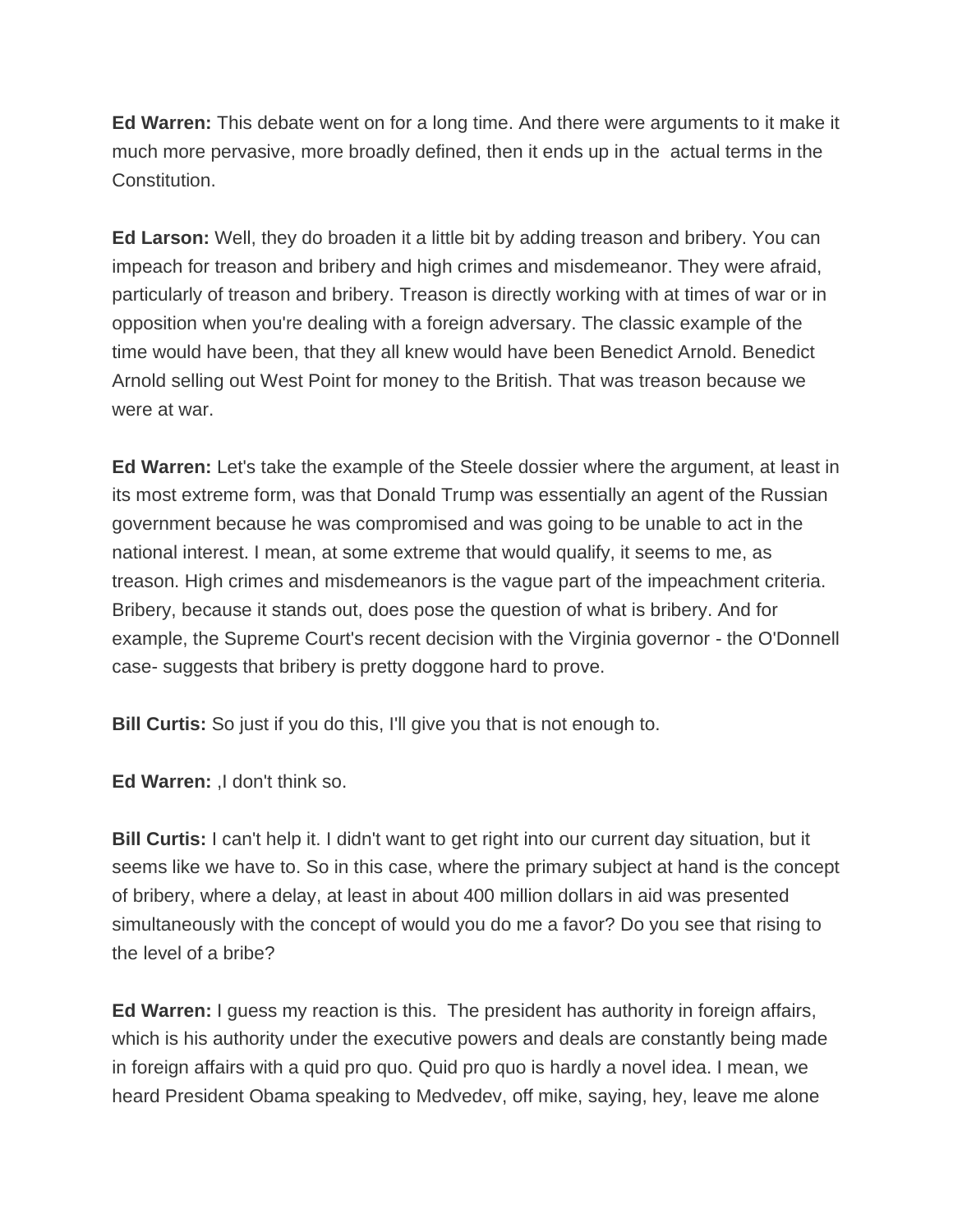till after the election and then we can do business. Now. I mean, what could be more clear than the trade there? I don't find it nefarious or bad in any respect, but I think there's lots and lots of trades that go on all the time.

**Jane Albrecht:** There's the significant difference.

**Ed Warren:** There is a difference on.

**Jane Albrecht:** The differences when you're negotiating on behalf of U.S. interests, which I've done, you're advocating for U.S. interests. It's quite a different thing when you're advocating for your own personal gain, which is what was involved here.

**Ed Warren:** I think you're right. But I think whenever you, let's don't treat presidents or anybody who's negotiating in foreign affairs as some kind of pristine folks that don't ever consider their private and personal and political interests because I think that's common.

**Jane Albrecht:** I don't think you should assume that. I've been involved in trade negotiations and I didn't see anything like that.

**Ed Warren:** Well, today we see the president negotiating with China. And it would seem to me that he's always got in the back of his mind exactly what's going to happen in the next election.

**Jane Albrecht:** I think it's very interesting that when he admitted to this phone call with Ukraine, he publicly invited China to look into Hunter Biden as well. And a week later, there was an interim agreement announced. If Trump were to ask Xi Jinping to do a favor like that, Xi Jinping would be happy to do it. But you better believe he will exact a price. And it could be in terms of position of the United States in the South China Sea, geopolitical interests were very important or trade concessions which would never come out. So it's very important that that president or anyone else negotiating on behalf of the United States is advocating for the U.S. and not their own personal interest.

**Ed Warren:** I think I think presidents always have their personal interests in mind, and that's part of deals that are made on any kind of relation, foreign affairs, trade negotiations, all these sorts of things. The thing about Trump, where he's so flat footed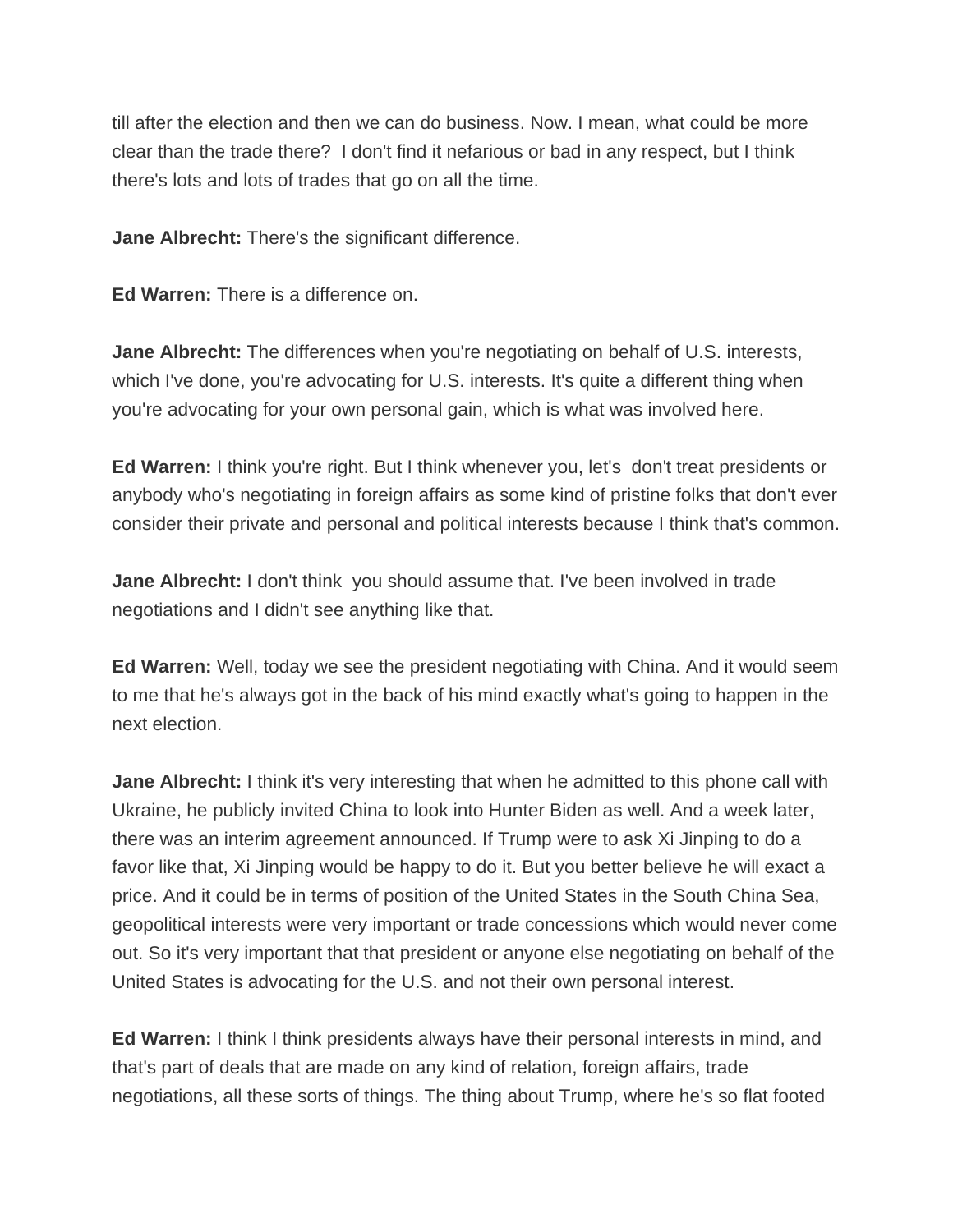and does things in such a clumsy way, that he opens himself up for essentially open ended and wild charges that other presidents could carry out without difficulty.

**Jane Albrecht:** It's normal when a president is negotiating with a foreign power. Yes, they may take positions that they believe are good for them in their party, but it's quite a different thing when they're negotiating for their own personal gain. And that is not normal.

**Bill Curtis:** But just so that we can we can hold on to the goals of this particular conversation. I would venture that a lot of what you're talking about is absolutely correct. But it's about whether or not you allow that president to continue for a second term as opposed to, you have the authority, an obligation to impeach that president. Here we have a single issue of I will release 400 million dollars if you do me this favor. I'm not sure whether or not that's an impeachable offense. I'm not sure.

**Ed Warren:** I'm not sure I have problems with the facts wholly apart from the question of whether it's an impeachable offense. If you concede all the facts, there are people with firsthand knowledge. People that talk to the president every day. And if you're going to if you're going to try to impeach the president on this basis, you got to get that evidence out and you've got to impeach on that basis.

**Jane Albrecht:** If it doesn't technically meet the criteria of bribery, depending upon what statute they pick. It's what he did with Ukraine, is a high crime and misdemeanor. We can argue about whether there is right now sufficient evidence. I personally believe there is, the four legal experts or three the legal experts agreed with that. But then when you get down to the facts, well, you should have. You should be talking to Pompeo and Barr and Mick Mulvaney and others and the president, whatever. But if they simply refuse, I think to me that is in this context, that is absolutely obstruction of Congress. And that's another grounds for impeachment. The president doesn't have the right, just as Ed pointed out, this is not an imperial presidency. This is not a monarch.

**Ed Warren:** He may be he's a terrible guy, but the best way to get rid of him is to vote him out of office. And I think if you look at previous impeachments, like Ed says, you've got to get all that evidence out there in order to do it rather than doing it on a on a record that's created by the House Intelligence Committee. And when there are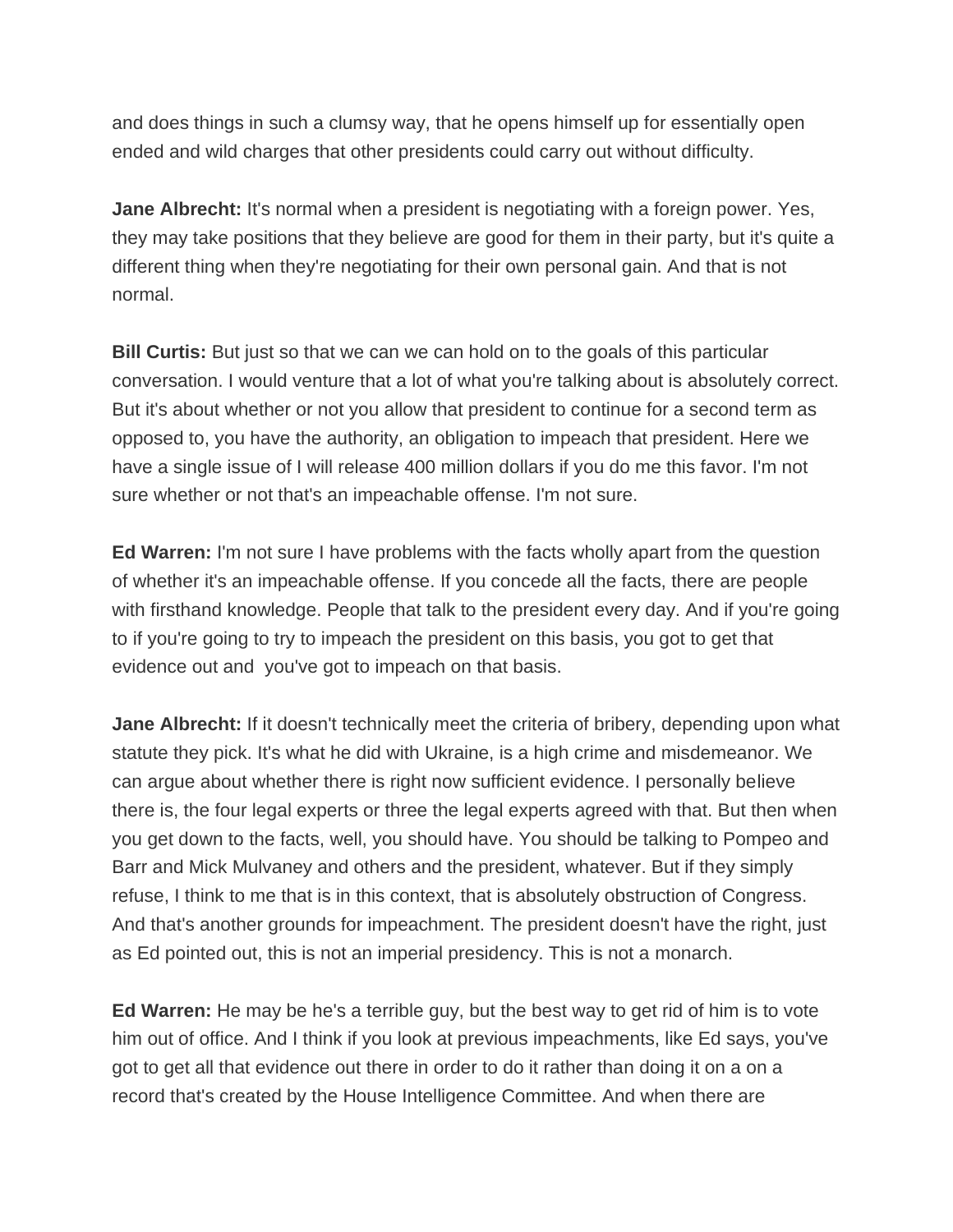firsthand knowledge witnesses from the heart of the administration who ought to be testifying and all. Well, I agree. They should be testifying.

**Bill Curtis:** At the end of the day what is the true goal of this impeachment process? If there's absolutely no chance of a conviction in the Senate.

**Ed Warren:** I think there's a pretty good argument that you get an acquittal in the Senate and you might have a couple of Democratic votes to go acquittal in the Senate. And then Trump is going to be able to say they did it again. You know, they made all this storm and I am innocent once again.

**Bill Curtis:** If the Democrats make it very clear that this acquittal is on party lines and has nothing to do with the fact that he is impeachable or not, I believe that the American public is smart enough to understand.

**Ed Warren:** I think there is no doubt there's 35, 40, 45 percent of the people that certainly will agree with that because they've hated Trump from day one. They want to get rid of him from day one. So they certainly are going to accept that line. The question is, what happens to the people if we have 40 percent, 40 percent and 20 percent in the middle? What are people in the middle going to do? And I guess my feeling is that if played correctly, it could really redound to the benefits of Republicans. I don't know. I don't think they want to do this. And I think they see some risks in doing it.

**Ed Larson:** I think both sides see a potential upside and potential downside. I think what Ed is saying is right. This could redound to the Republicans. But it could be like the Clinton impeachment and the Clinton impeachment actually hurt the Democrats a lot. It's hard to see, in my opinion, Al Gore losing. But for the fact that the Clinton impeachment. If it goes to trial, remember that the Republicans and Mitch McConnell control the Senate and will control the trial and they will make this a total show to their advantage,. You know, including.

**Bill Curtis:** Which the Democrats have so far.

**Jane Albrecht:** Yeah, but he'll do it, Mitch is shrewd and savvy, and he will do it very well.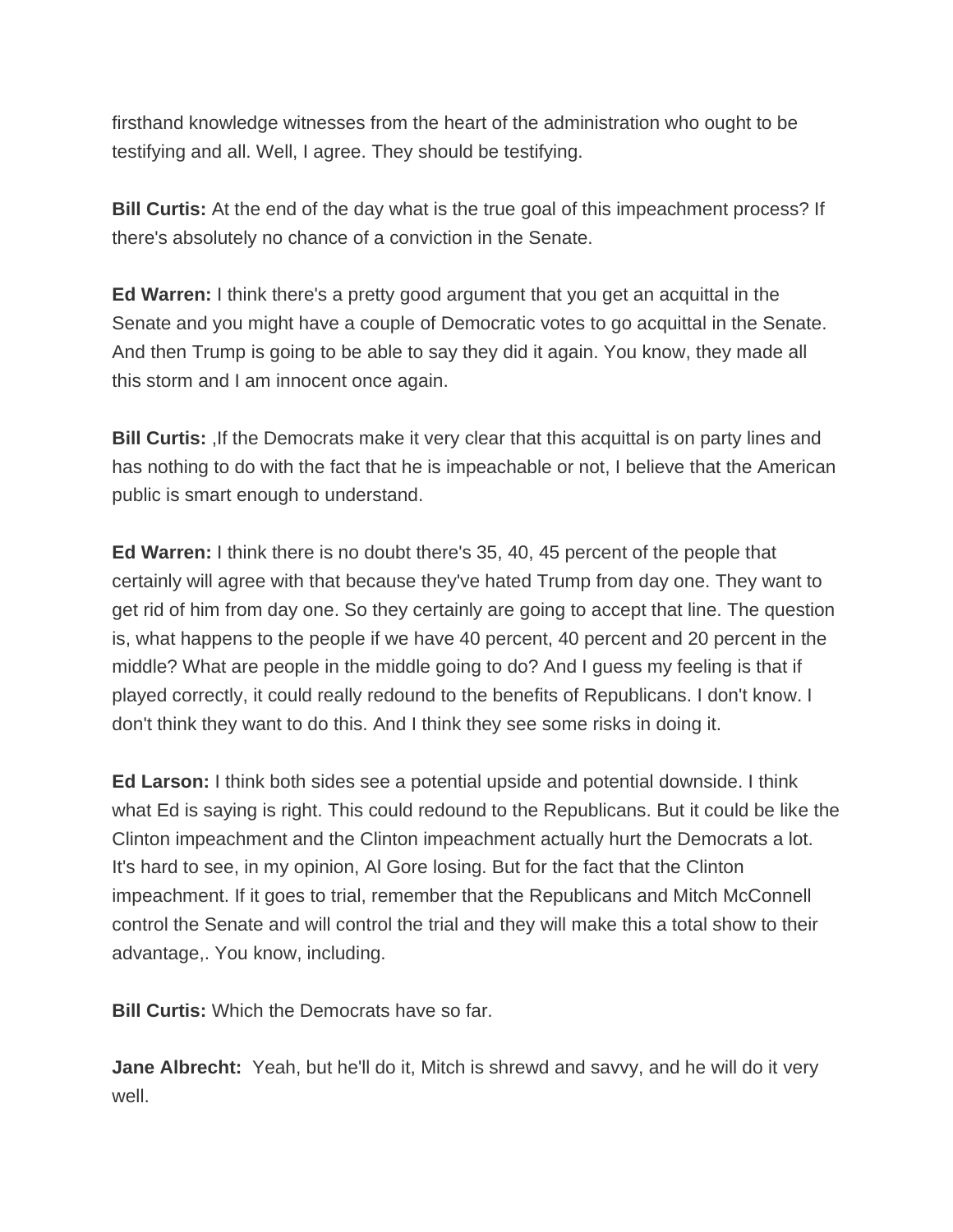**Ed Larson:** And shameless.

**Jane Albrecht:** and shameless.

**Ed Warren:** Well, one thing we might you might add into the mix here is John Roberts is going to be running the show, too. And it's not clear to me how John is going to play this. I mean, he is nothing but a institutional guy. And he is not going to want to look like he's a pawn of Mitch McConnell here.

**Jane Albrecht:** I don't think he would he he will do certain things. I don't think he can stop them from doing other things.

**Ed Warren:** Well, that's different in terms of calling witnesses. Yes. But, you know, just take hearsay testimony would be one example. My guess is that even though I don't think that testimony should be allowed in a trial because it's hearsay. I think he probably would let it in. I mean, I think they will be able to build their case, the same case they've built so far with Roberts. Now, maybe I'm wrong.

**Jane Albrecht:** If it did go to a Senate trial, to what degree could the administration continue to stonewall and not let any of this? If the Senate subpoenas Pompeo and Barr and whatever, it may go to Supreme Court, it may drag out. And that means this goes through the elections.

**Ed Larson:** They won't subpoena them.

**Ed Warren:** I don't think they're going to subpoena them . That seems to be.

**Jane Albrecht:** So that makes it hard for them to say they care about more facts and then not subpoena them.

**Ed Warren:** That's the problem, because I mean to me, those facts are the key facts. And that, you know, however much you think you think these foreign affairs people in the foreign service people are fine people, which I do to. They don't make foreign policy.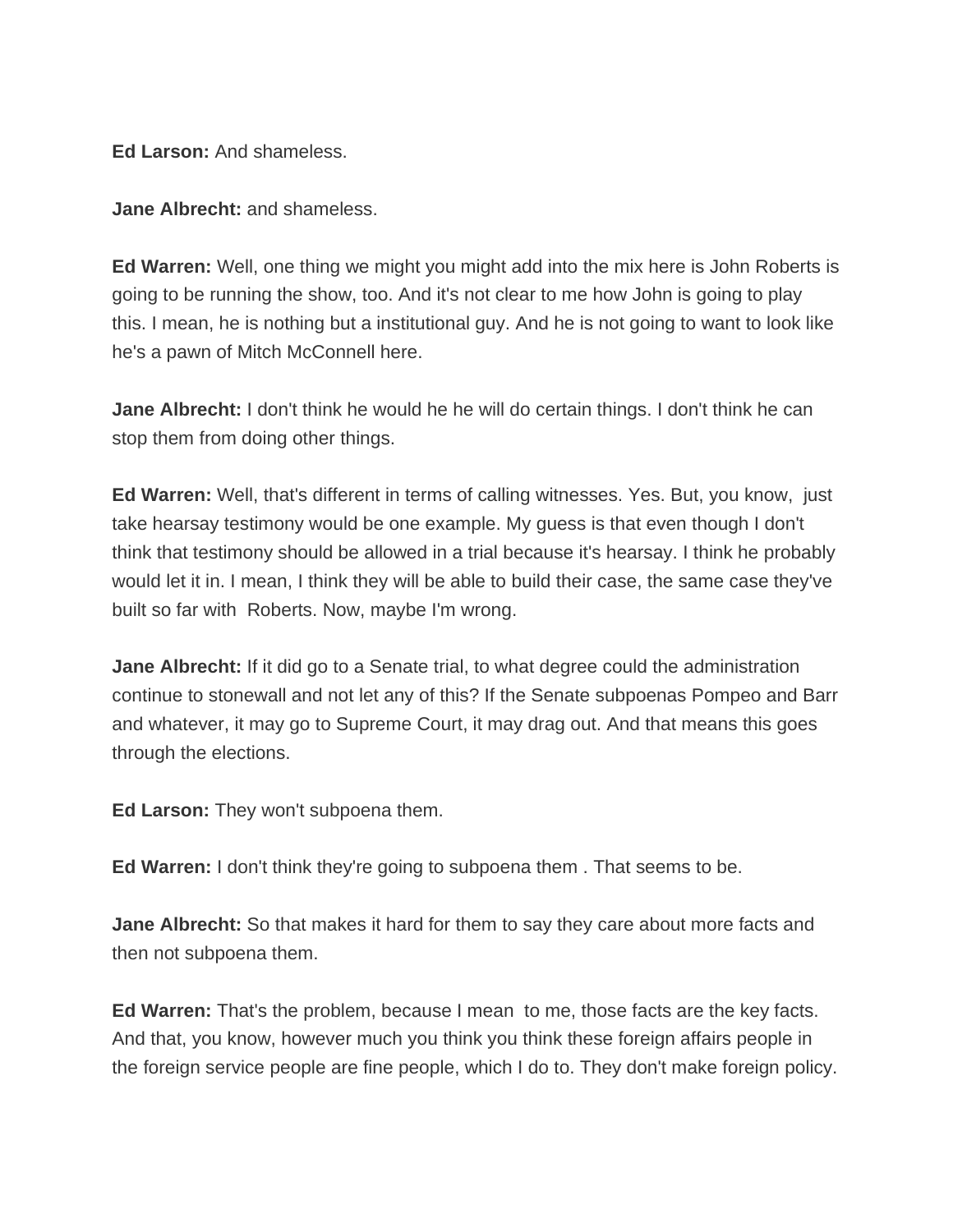And they were working on a presumption that all these bad things were happening. Well, if they were happening, guys that know about it are John Bolton and Pompeo.

**Jane Albrecht:** Ed I understand what you're talking about that. And I don't think there's anyone in the house that doesn't understand this, that this is not about a difference in foreign policy. And I will say this. It gave me great hope for this nation when I saw the testimony of the ambassadors and the foreign service professionals, because they had the strength of character, the knowledge, the commitment to doing it right that has made this country great, actually. And it gave me hope that that is still there despite the current administration. But this is not about... And I also understand what you mean when you talk about, you know, the State Department process can and the people can get jealous of administration. They don't agree with the policy. But that's not, they knew what was going on. And it wasn't all second hand. And there's no question that Gordon Sundland and others didn't make up this criteria. This came from the President and there's plenty of direct evidence on that.

**Bill Curtis:** I think I'm going to have to cut us off right now, because we got to take a break. We'll be back in 30 seconds. I promise.

**Promo - Robert Ross:** Hi, I'm Robert Ross, host of Cars That Matter. You might be wondering what makes a car matter and I have a feeling you already know the answer. Some cars have changed history. Some you can hear a mile away. Some have lines that make your heart skip a beat. If a car's ever made you look twice, then I think you know the ones that matter. Join me as I speak with designers, collectors and market experts about the passions that drives us and the passions we drive. Cars that Matter. Wherever you get your podcasts.

**Celleste:** Whatcha gonna do about it?

**Bill Curtis:** Which president since Nixon has not been subject to the other party looking for impeachment material?

**Ed Warren:** There are no examples of that. I mean, there's always a fringe. And this, I think, would distinguish what's going on now. There's always been a fringe that said we're going to impeach this person, we're going to impeach Earl Warren and we're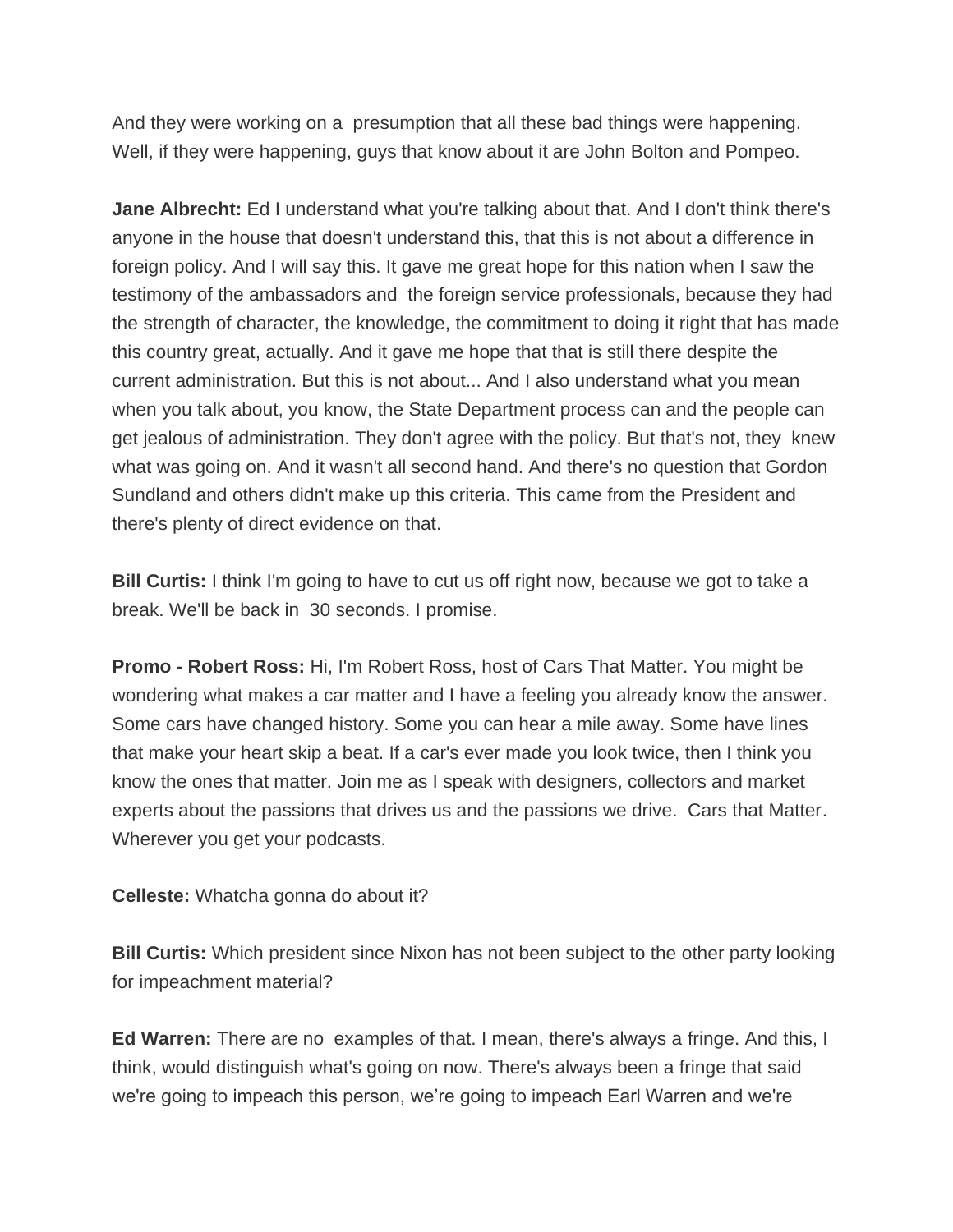going to impeach, you know, going back as far as we can remember, there's been a fringe that wanted to impeach a president because of differences of opinion or whatever. So I think it's common. I think that's one of the big problems, though, is that I just think there has to be a very high bar for impeachment, because otherwise we're going to turn it into a politicization which can result in effective coups and to turn over leadership on that basis.

**Ed Larson:** In answer to your question, I would say that with both Herbert Walker Bush and also with Obama, you never had truly serious, certainly had some partisans talking impeachment, but you never had anything that would suggest impeachment. Reagan would not fit that because Iran Contra there was serious discussion, but then they realized it's so late in his term. And how connected was he? And there's a lot of reasons not going forward. I don't think there was any serious talk of impeachment with Jimmy Carter either. People may have disagreed with him. So I think you do have examples. Reagan would probably be, Reagan and Clinton would be the two clearest examples of when impeachment became really viable. And if you go before that, it really had never happen.

**Bill Curtis:** As a tool, not as an insurance policy.

**Ed Warren:** Right. I think the question then has to be, though, how significant was the Nixon impeachment is setting a precedent because we this is now the third since 1973, 74. And I think it's not a good thing, especially when we're on the eve of election. I mean, if this guy is so, what's going to happen if let's just say for a minute that Trump does get impeached, what do you think that 45 percent of the electorate or 43 or 40, whatever it is, is going to think if Trump is thrown out of office? I mean, you're asking for a practical revolution by people who feel so strongly about it. The best way to get rid of this guy is to vote him out of office if you don't like him.

**Ed Larson:** I would agree that that's a good practical issue to raise up. And I have the exact same worry and fear. I'm having to think, though, that what the Democrats are thinking is that this would finally focus the issue, not that they were going to remove him, but it would focus the issue and serve as a lead in to the political campaign. Also, I think they had a hope that by bringing an impeachment hearing, they would have better effect of subpoena witnesses and documents. It turned out it wasn't true, but that they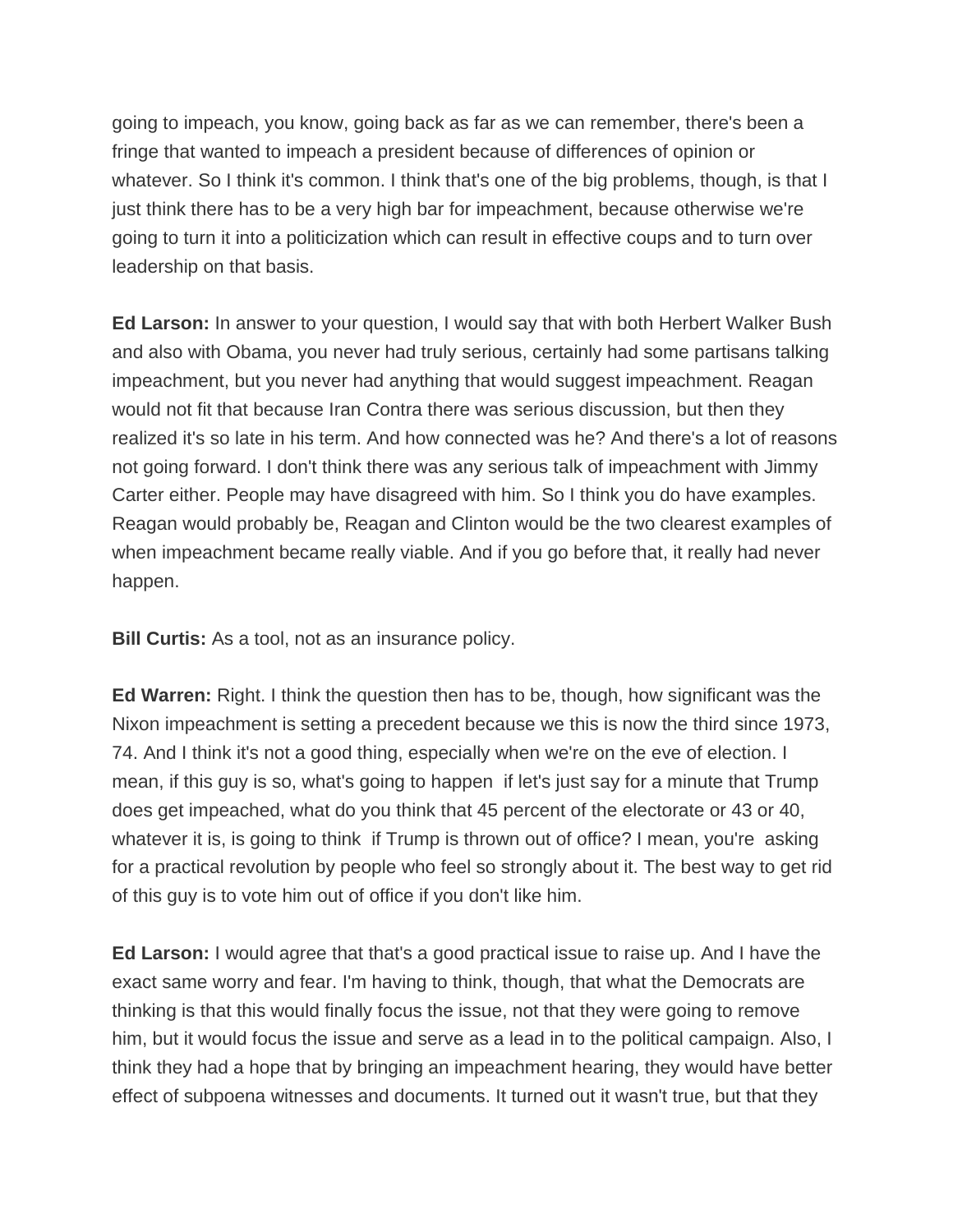would have better grounds for getting information and getting it before the public. But I don't think anyone ever thought it would lead to removal, because if it did, it would raise, I believe, precisely the dangers that Ed Warren is talking about.

**Jane Albrecht:** You know, I think you really have to look at really underneath it all what is the impeachment about? In Nixon's case, it was about breaking into a party headquarters.

**Bill Curtis:** actually it was about a cover up

**Jane Albrecht:** and the cover up and the cover up that followed. I'm saying what's really underneath it all. It was very serious. It was very serious in terms of our democratic process. It should have been taken seriously. And I don't care whether the president was Republican or Democrat. When you, in Clinton, it was largely, it was very political. And we don't have time to go into all the details of that. But essentially, it was you know, you had the Starr investigation and we can have a whole nother podcast on that.

**Bill Curtis:** But God forbid, we go back to the Kennedy administration and have this same conversation,.

**Jane Albrecht:** But again with Trump. And there was talk at the time and among Republicans that were involved that this this was still they resented what happened with Nixon. And this was the certain element of we're going to get you back. And that's no reason to impeach. But again, I'm talking at this point, not as a Democrat, Republican, just looking at what impeachment is for and how important it is to keep the integrity of our system. And when you look at what's involved here, I think it's very important for the integrity of our country and our system. You have a president who even his own attorneys have basically said is a pathological liar. You've got a president who showed a pattern of corruption, a pattern of obstruction of justice. And at what point do you have to say, like it or not, we've got to draw a line? And I understand what everybody.

**Bill Curtis:** You go to the polls.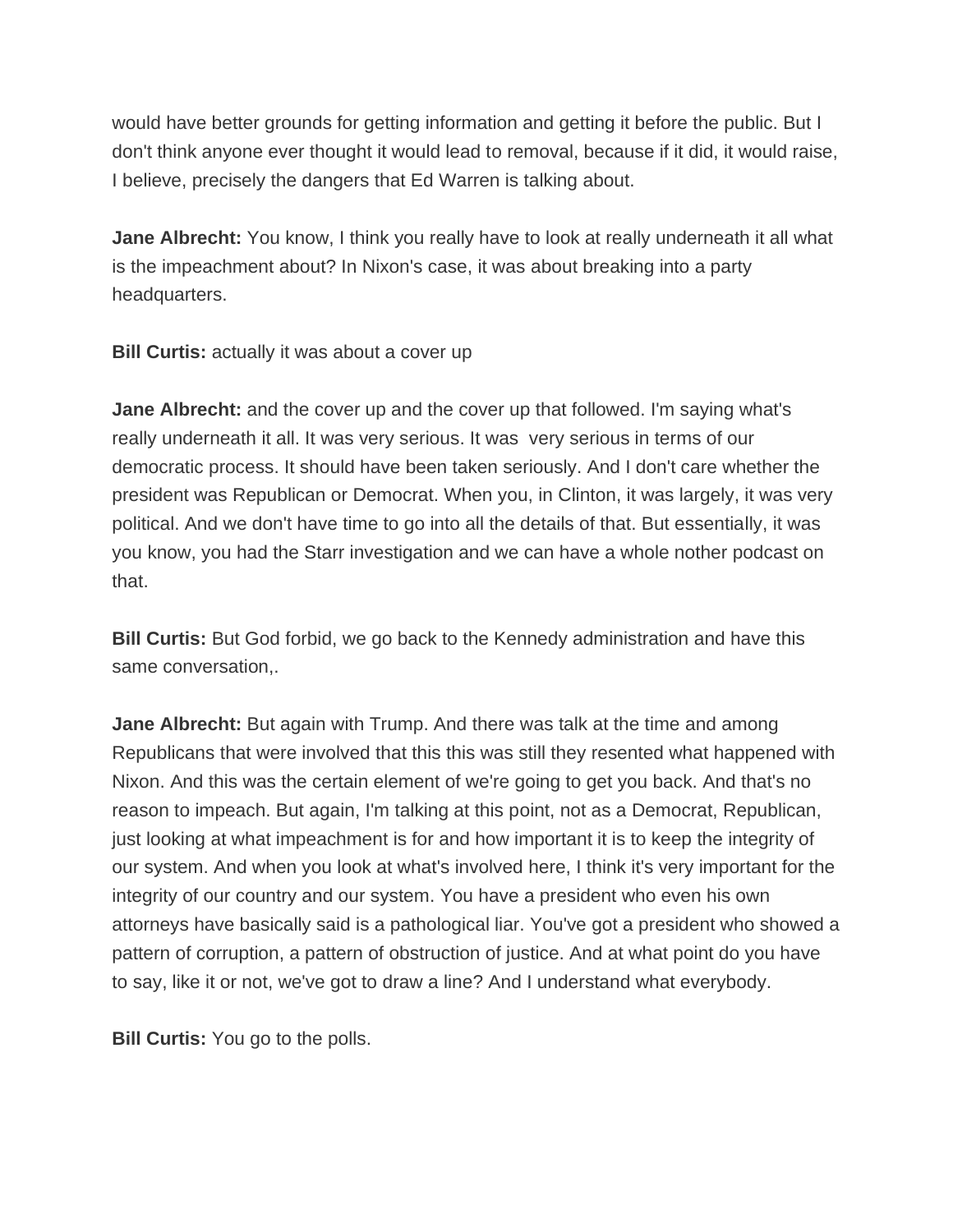**Jane Albrecht:** I agree that, I do believe the ultimate thing to do is to vote him out of office. I think that's the best thing to do. There was obviously much discussion and debate within the Democratic Party whether they wanted to go forward in impeachment. For me personally, I would have liked to have seen a process where they investigated many, many, many of his unethical, corrupt practices, abuse of power, you know, including holding the G7 at the Doral. But I'm not in Washington making those decisions. So ideally, I would have liked to have seen this gone on beyond the next election. And then if he didn't get voted out of office,.

**Bill Curtis:** But he got voted into office with people knowing that he was a bad actor.

**Jane Albrecht:** Well, this is what I've always said. I've always said the problem is.

**Bill Curtis:** That you can't impeach him for that. You know, we knew who he was. We voted him in. He lied during the campaign. He is not made up a bunch of stuff.

**Jane Albrecht:** He's not being impeached for lying,.

**Bill Curtis:** But I've liked to impeach him for embarrassing us. But that's a whole different question,.

**Jane Albrecht:** I've always said the real problem we're having is not Trump. It's the fact that 63 million Americans voted for him and found him acceptable.

**Ed Warren:** The way to solve that problem, though, is with another election.

**Jane Albrecht:** I think that's important, too.

**Ed Warren:** I mean, it's , you can't disenfranchise this 40 percent, 45 percent by essentially removing the guy from office without creating a huge mess.

**Jane Albrecht:** Well, I don't think that this really, that's the administration talking point. This isn't about the Democrats overruling the election. This is about corruption and integrity.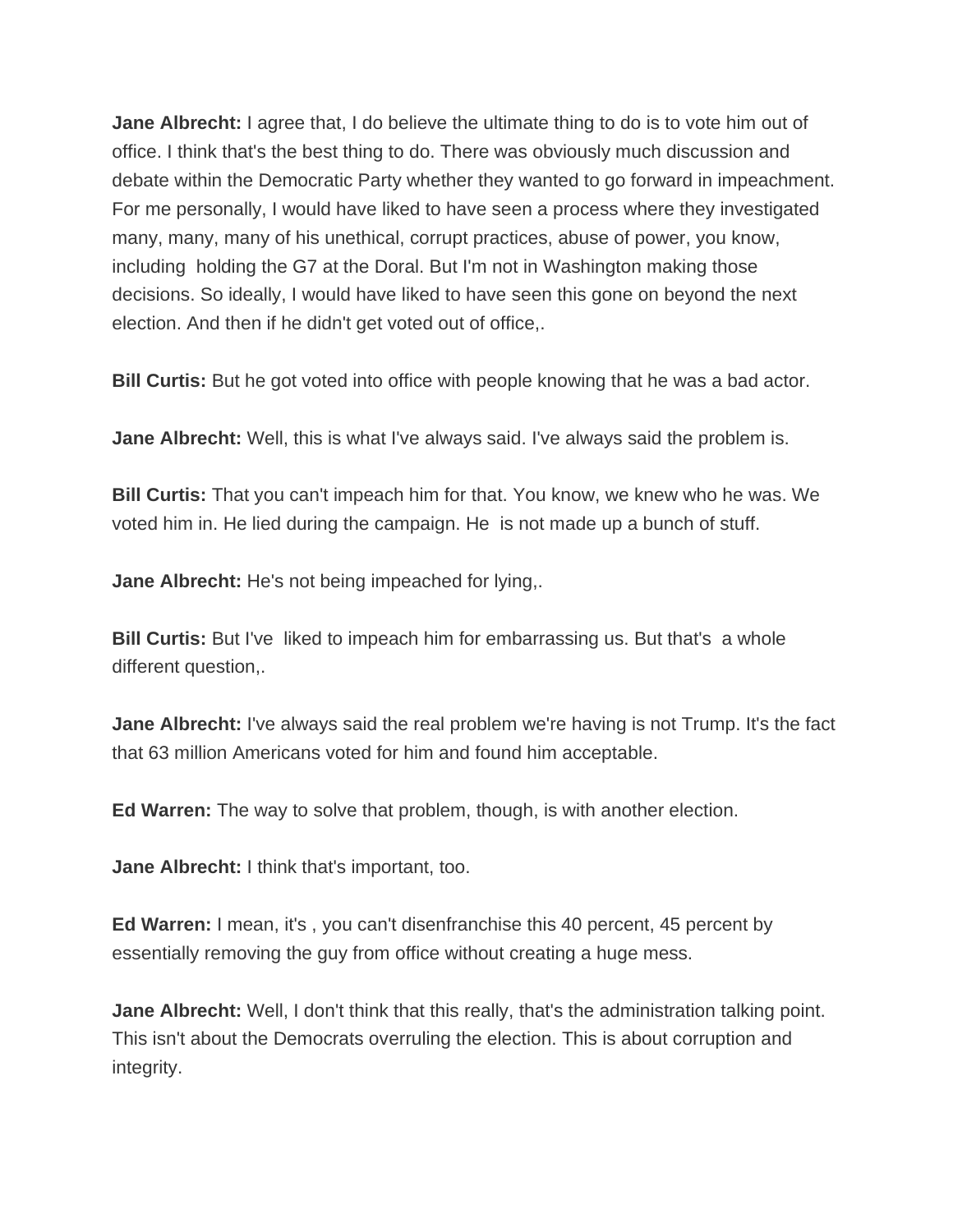**Ed Warren:** Right. And I think the question there is, you know, apart from the fact that he is a terribly clumsy guy that does a lot of stupid things like the Doral thing is a perfect example. What he could have done is say, oh, you know, I'm concerned about corruption because there's certainly a long cesspool history of corruption in Ukraine. And I'm reluctant to turn over lethal weapons to Ukraine until we have real assurance that this is not going to be a repetitive process and it could just stop at that.

Jane Albrecht: And you're apologizing him because he's he's clumsy. I think there's more going on here than just clumsiness.

**Ed Warren:** If we go back to the founders when they created the impeachment provision other than the other possible things a person could do. Alexander Hamilton specifically said that one area why we needed the impeachment is we could find out after the election that the election itself was corrupt, that the president did something, directly worked with a foreign power or other corrupt things to get elected. And so the election itself was fraudulent. But he said the reason why we need this, one reason we need this, is we find out the prior election was corrupt. Now, if it was found out that Trump was actively conspiring with Russia during the election for the release of Hillary Clinton tapes and getting them, that would be a classic example fitting Hamilton's definition

**Ed Warren:** I mean, there's no doubt, it seems to me. I think we're all in agreement that if the worst readings of the Steele document and the allegations that were being made against Trump early on in the administration turned out to be true, that that would be an impeachable offense. I don't think there's any question about that. But that didn't turn out to be the case. And I think that adds to the suspicion that this is just a convenient make over when we couldn't prove the case that really everybody would agree is an impeachable offense.

**Bill Curtis:** We have this unique situation that is so clearly divided on partisan lines. And one of the reasons for it is that the Republicans are unprepared. There is no Republican candidate that's prepared to come in and take over in the event that Trump goes away. And let's not forget how the Republicans initially felt about him running in the first place. But he's now put himself in a position of the ultimate power because there is no other Republican alternative that is set for an election. So the Republican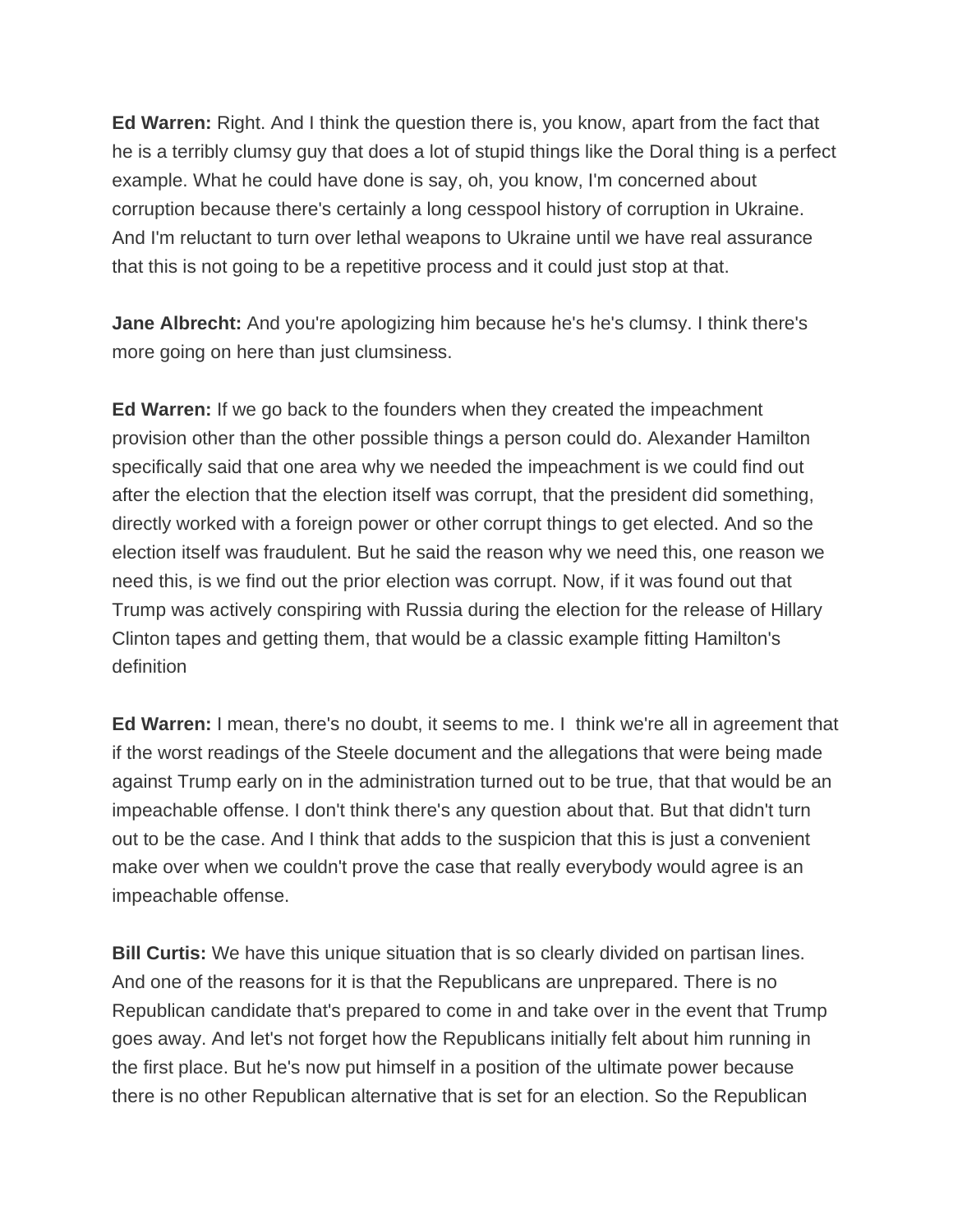Party, all of the Republicans in the Senate are sitting there and saying we will completely lose power, completely. And many of them will get voted out of office and they will have nothing to say about how this country is governed. In the event that they lose this particular president, that's put himself in a position of being the only solution for the Republican Party. It's a unique place that we're in.

**Ed Warren:** Right. Republicans, Republicans in the Senate and even in the House don't have a choice, because then there could be a landslide for Democrats if they they pushed him out.

**Jane Albrecht:** I would refine what you said, Bill. Trump has taken over the Republican Party in no small part because there's not a lot of backbone but also because he's a very effective fundraiser and he's got his base. And the base is very active and he's very effective fundraiser. So they are very worried about getting primaried if they don't kiss up to Trump. I don't think Trump has many friends on Capitol Hill. He's not the kind that sort of generates real friends. So they will turn on him the minute it suits their purposes. But they are so loyal to him because he's tremendously powerful. He's taken over the Republican Party. He's a phenomenal fundraiser. And he, they will they will be attacked if they don't fall in line. If he's reelected, how much they turn on him will depend upon what happens after that. It could be he will still be a primary fundraiser. And powerful.

**Ed Warren:** I agree with that. But they've got to find new candidates. They're going to have to, Some people are going to have to stand up and be counted.

**Bill Curtis:** So my hope that this session would turn into a very clear message to our listeners of what is an impeachable act. What is this case? Obstruction of Congress, bribery, abuse of power? And is there a direct answer to the question of , it were provable that these actions rose to that level then is this a impeachable offense? And I think you've all said yes. If it were provable that this is an impeachable offense, is that correct?

**Ed Warren:** Turley's basically got it right. It seems to me if you could prove all these things, then you've got a pretty good argument.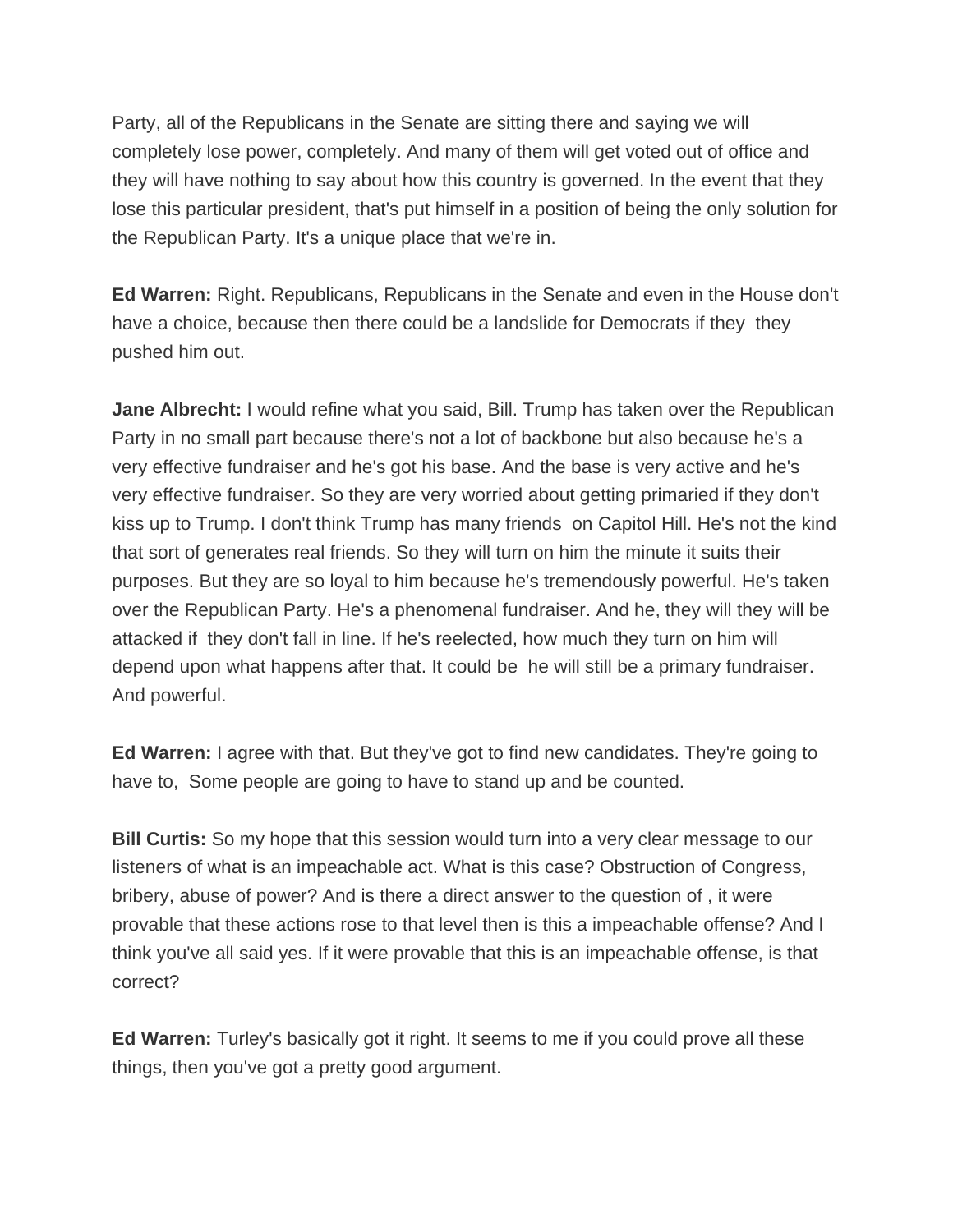**Jane Albrecht:** I think none of us ever had the time to read the the Intelligence Committee's report. But based on what I've been able to watch, none of us can watch all of it, and listen to I think there's plenty of evidence for an impeachable offense.

**Ed Larson:** It's not what they're going to do, I believe. But one way out of this by the Democrats that they could still pull off would say, all right, we need this further evidence. We are going to push these subpoenas. We're going to push this testimony all the way to the Supreme Court. We're going to try to get a ruling and we're going to wait and not do anything until that happens knowing full well that that will preclude them from actually acting, but keep the matter alive. That would be one way out. But I don't think they're going to take that out on you.

**Jane Albrecht:** I don't either. I don't think Nancy would have said draw up articles of impeachment. She's already canvassed her Congress.

**Ed Warren:** I agree with that too

**Bill Curtis:** If the founding fathers were here at the table and we asked them about this action that Trump has apparently taken in Ukraine, what would they say about that action and would they call that impeachable?

**Jane Albrecht:** The men who founded our country were truly extraordinary. And I'm not saying that with rosy glasses on, they were real men and there were very hot fights, but they were extraordinary in terms of their abilities. And I think they understood the importance of the integrity of our government for it to work right. One thing I've learned, working with governments from many countries in different systems, lack of integrity, if you have any system, communist, dictatorship or democracy, if you do not have a system with integrity, it will not work. And they understood what it took to make a government work.

**Ed Larson:** If truly Trump or Trump's organization had directly worked with the Russians or with WikiLeaks to get these e-mails. And then time their release to bury the tape he gave where he talked about abusing women. If he had done that, then the founders would have thought that was. I'm not as sure about this one.